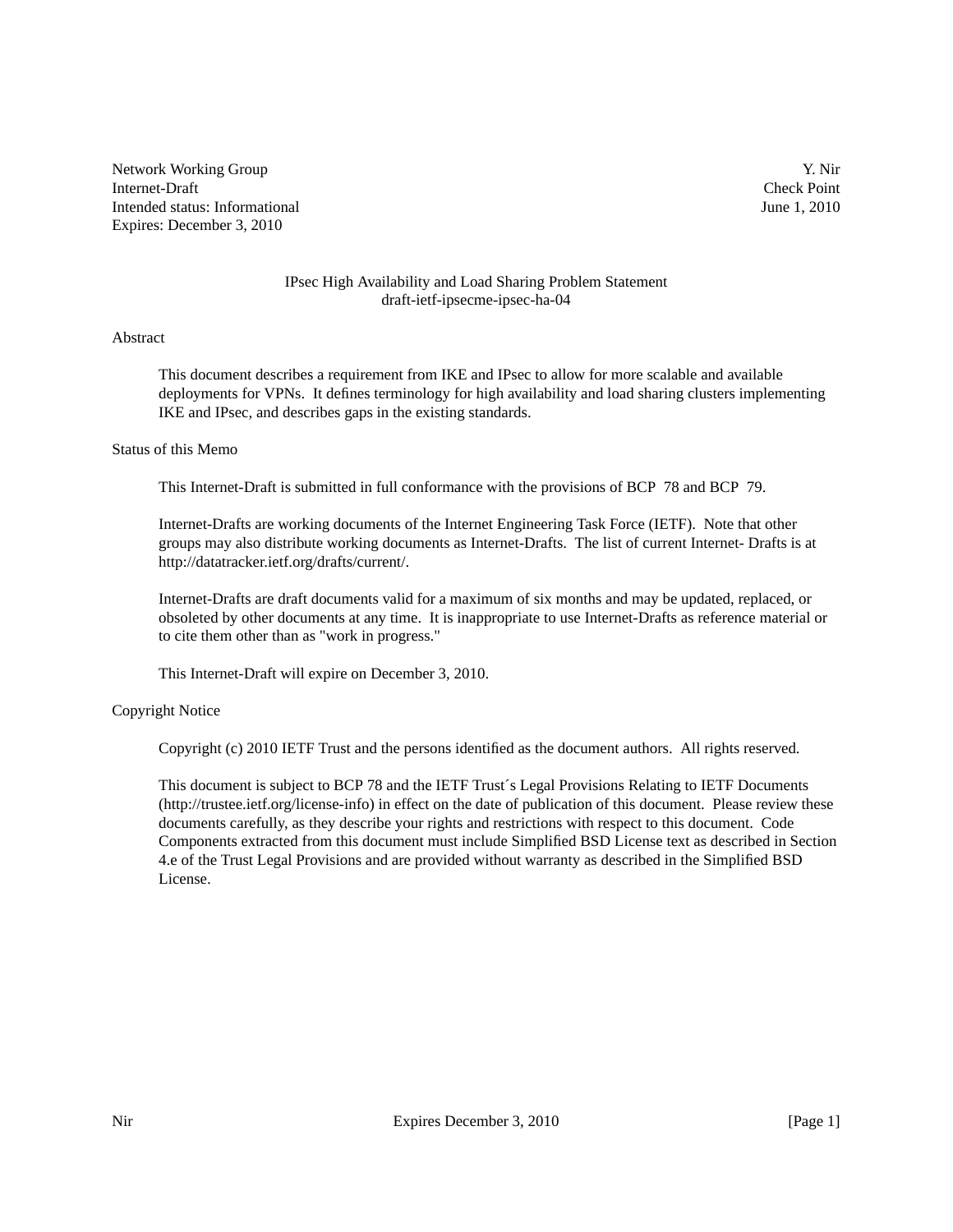Table of Contents

| 1. Introduction                                         | 3  |
|---------------------------------------------------------|----|
| 1.1. Conventions Used in This Document                  | 3  |
| 2. Terminology                                          | 3  |
| 3. The Problem Statement                                |    |
| $3.1.$ Scope                                            |    |
| 3.2. Lots of Long Lived State                           |    |
| 3.3. IKE Counters                                       | 6  |
| 3.4. Outbound SA Counters                               | 6  |
| 3.5. Inbound SA Counters                                |    |
| 3.6. Missing Synch Messages                             | 7  |
| 3.7. Simultaneous use of IKE and IPsec SAs by Different |    |
| <b>Members</b>                                          | 8  |
| 3.7.1. Outbound SAs using counter modes                 | 9  |
| 3.8. Different IP addresses for IKE and IPsec           | 9  |
| 3.9. Allocation of SPIs                                 | 9  |
| 4. Security Considerations                              | 10 |
| 5. IANA Considerations                                  | 10 |
| 6. Acknowledgements                                     | 10 |
| 7. Change Log                                           | 10 |
| 8. Informative References                               | 11 |
| Author's Address                                        | 12 |
|                                                         |    |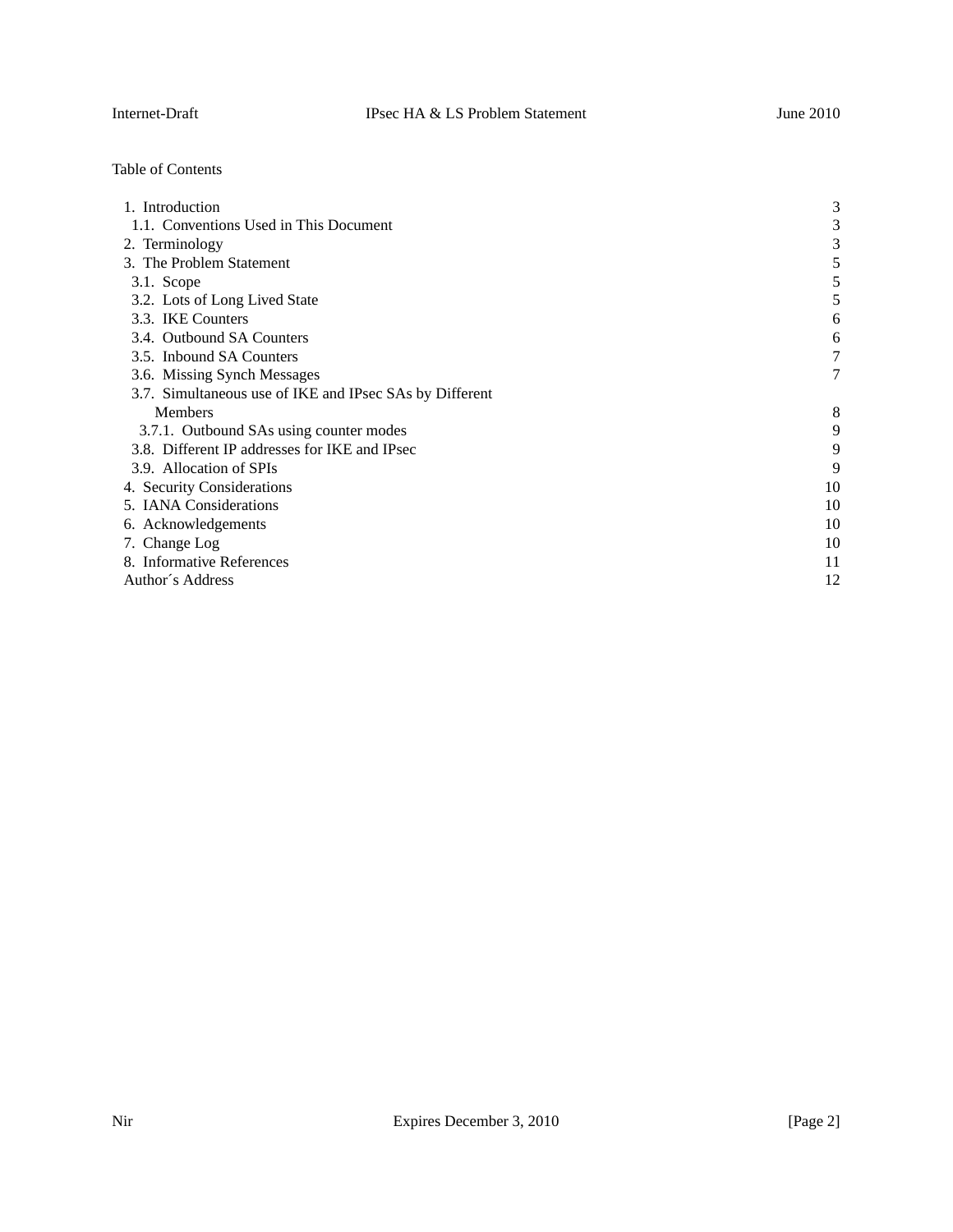# 1. Introduction

IKEv2, as described in [RFC4306] and [IKEv2bis], and IPsec, as described in [RFC4301] and others, allows deployment of VPNs between different sites as well as from VPN clients to protected networks.

As VPNs become increasingly important to the organizations deploying them, there is a demand to make IPsec solutions more scalable and less prone to down time, by using more than one physical gateway to either share the load or back each other up. Similar demands have been made in the past for other critical pieces of an organizations´s infrastructure, such as DHCP and DNS servers, web servers, databases and others.

IKE and IPsec are in particular less friendly to clustering than these other protocols, because they store more state, and that state is more volatile. Section 2 defines terminology for use in this document, and in the envisioned solution documents.

In general, deploying IKE and IPsec in a cluster requires such a large amount of information to be synchronized among the members of the cluster, that it becomes impractical. Alternatively, if less information is synchronized, failover would mean a prolonged and intensive recovery phase, which negates the scalability and availability promises of using clusters. In Section 3 we will describe this in more detail.

## 1.1. Conventions Used in This Document

The key words "MUST", "MUST NOT", "REQUIRED", "SHALL", "SHALL NOT", "SHOULD", "SHOULD NOT", "RECOMMENDED", "MAY", and "OPTIONAL" in this document are to be interpreted as described in [RFC2119].

## 2. Terminology

"Single Gateway" is an implementation of IKE and IPsec enforcing a certain policy, as described in [RFC4301].

"Cluster" is a set of two or more gateways, implementing the same security policy, and protecting the same domain. Clusters exist to provide both high availability through redundancy, and scalability through load sharing.

"Member" is one gateway in a cluster.

"High Availability" is a condition of a system, not a configuration type. A system is said to have high availability if its expected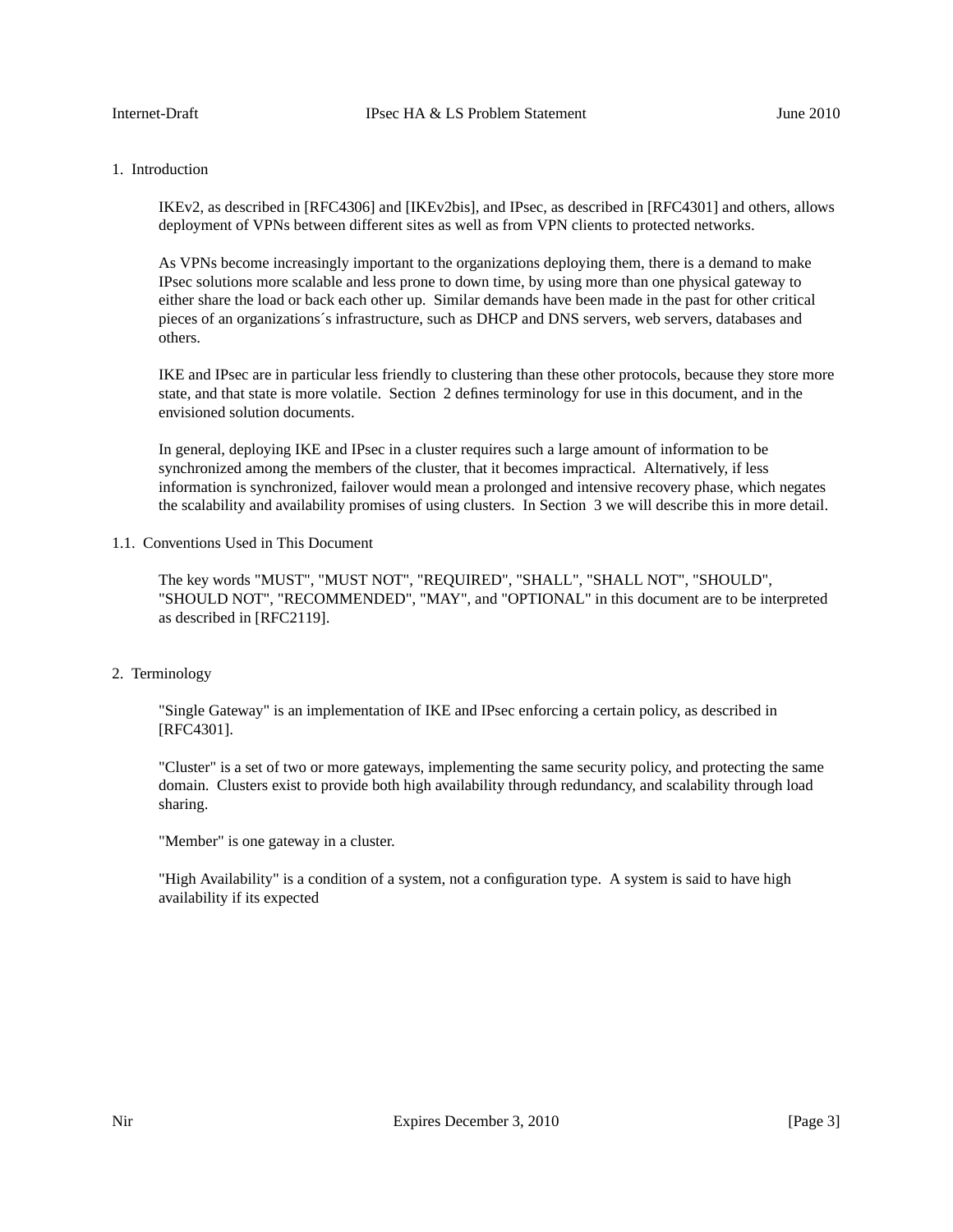down time is low. High availability can be achieved in various ways, one of which is clustering. All the clusters described in this document achieve high availability.

"Fault Tolerance" is a condition related to high availability, where a system maintains service availability, even when a specified set of fault conditions occur. In clusters, we expect the system to maintain service availability, when one or more of the cluster members fails.

"Completely Transparent Cluster" is a cluster where the occurence of a fault is never visible to the peers.

"Partially Transparent Cluster" is a cluster where the occurence of a fault may be visible to the peers.

"Hot Standby Cluster", or "HS Cluster" is a cluster where only one of the members is active at any one time. This member is also referred to as the the "active", whereas the others are referred to as "stand- bys". [VRRP] is one method of building such a cluster.

"Load Sharing Cluster", or "LS Cluster" is a cluster where more than one of the members may be active at the same time. The term "load balancing" is also common, but it implies that the load is actually balanced between the members, and we don´t want to even imply that this is a requirement.

"Failover" is the event where a one member takes over some load from some other member. In a hot standby cluster, this hapens when a standby member becomes active due to a failure of the former active member, or because of an administrator command. In a load sharing cluster this usually happens because of a failure of one of the members, but certain load-balancing technologies may allowaparticular load (such as all the flows associated with a particular child SA) to move from one member to another to even out the load, even without any failures.

"Tight Cluster" is a cluster where all the members share an IP address. This could be accomplished using configured interfaces with specialized protocols or hardware, such as VRRP, or through the use of multicast addresses, but in any case, peers need only be configured with one IP address in the PAD.

"Loose Cluster" is a cluster where each member has a different IP address. Peers find the correct member using some method such as DNS queries or [REDIRECT]. In some cases, members IP addresses may be allocated to other members at failover.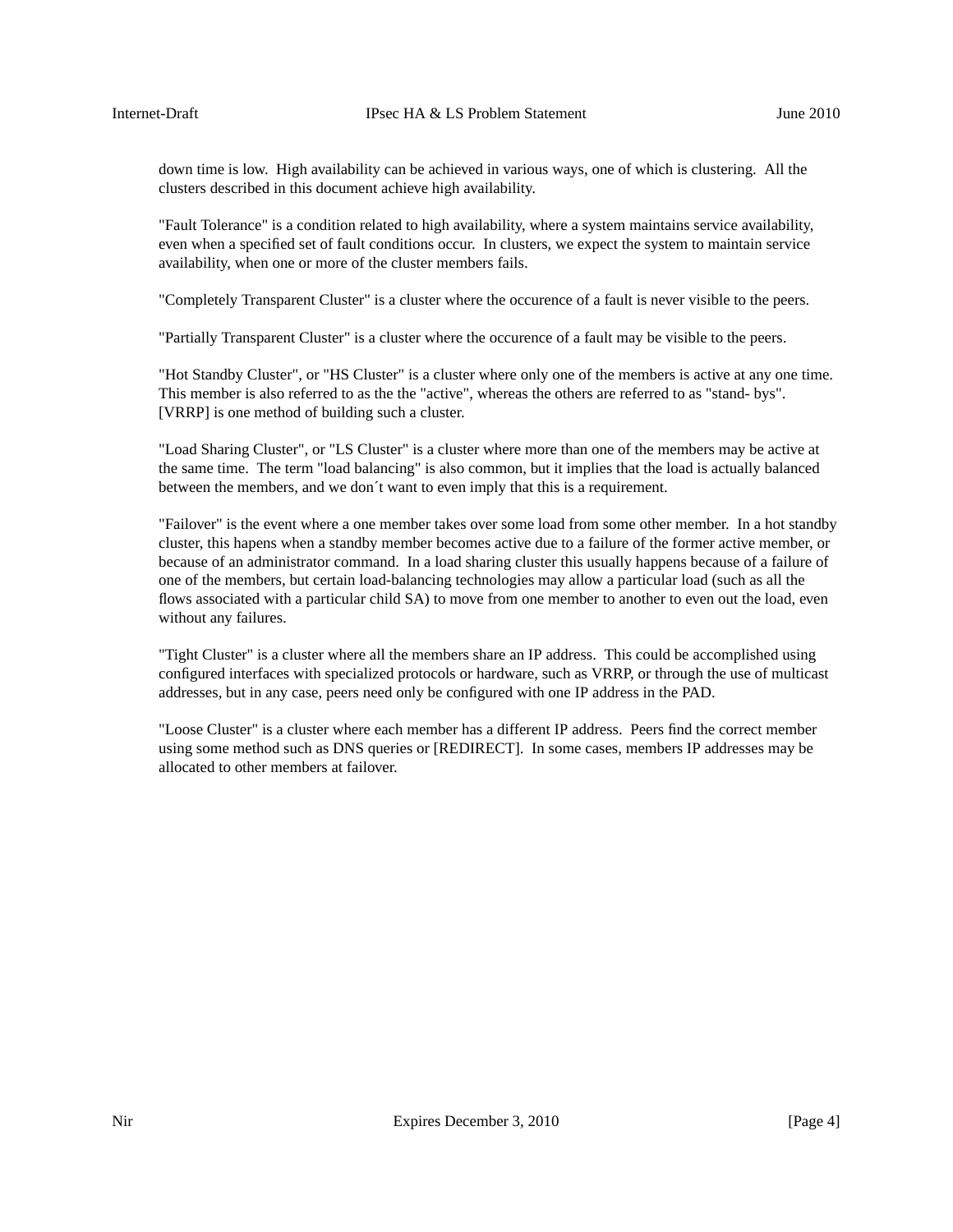"Synch Channel" is a communications channel among the cluster members, used to transfer state information. The synch channel may or may not be IP based, may or may not be encrypted, and may work over short or long distances. The security and physical characteristics of this channel are out of scope for this document, but it is a requirement that its use be minimized for scalability.

## 3. The Problem Statement

This section starts by scoping the problem, and goes on to list each of the issues encountered while setting up a cluster of IPsec VPN gateways.

# 3.1. Scope

This document will make no attempt to describe the problems in setting up a generic cluster. It describes only problems related to the IKE/IPsec protocols.

The problem of synchronizing the policy between cluster members is out of scope, as this is an administrative issue that is not particular to either clusters or to IPsec.

The interesting scenario here is VPN, whether tunneled site-to-site or remote access. Host-to-host transport mode is not expected to benefit from this work.

We do not describe in full the problems of the communication channel between cluster members (the Synch Channel), nor do we intend to specify anything in this space later. Specifically, mixed-vendor clusters are out of scope.

The problem statement anticipates possible protocol-level solutions between IKE/IPsec peers, in order to improve the availability and/or performance of VPN clusters. One vendor´s IPsec endpoint should be able to work, optimally, with another vendor´s cluster.

## 3.2. Lots of Long Lived State

IKE and IPsec have a lot of long lived state:

- o IKE SAs last for minutes, hours, or days, and carry keys and other information. Some gateways may carry thousands to hundreds of thousands of IKE SAs.
- o IPsec SAs last for minutes or hours, and carry keys, selectors and other information. Some gateways may carry hundreds of thousands such IPsec SAs.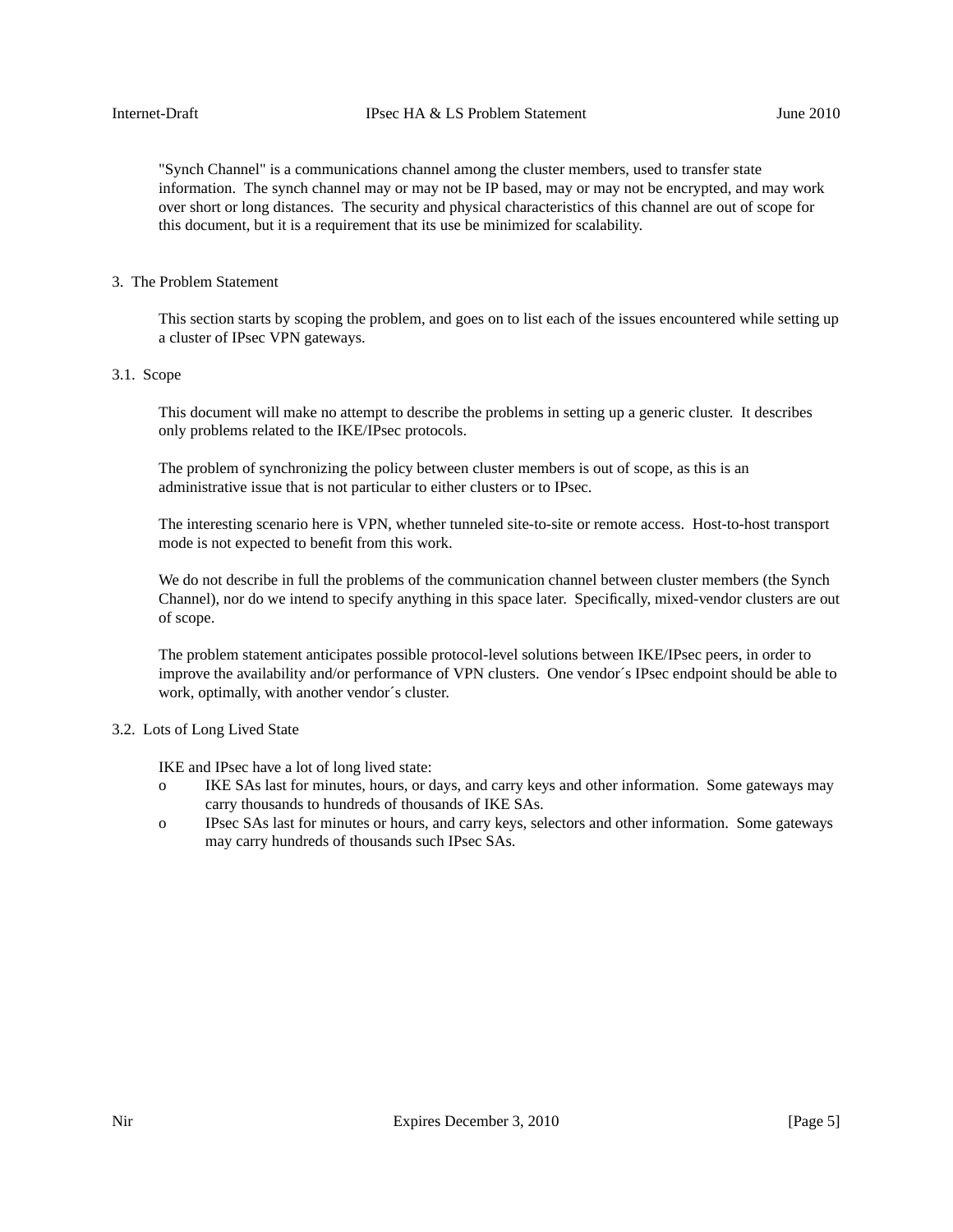o SPD Cache entries. While the SPD is unchanging, the SPD cache changes on the fly due to narrowing. Entries last at least as long as the SAD entries, but tend to last even longer than that.

A naive implementation of a high availability cluster would have no synchronized state, and a failover would produce an effect similar to that of a rebooted gateway. [resumption] describes how new IKE and IPsec SAs can be recreated in such a case.

## 3.3. IKE Counters

We can overcome the first problem described in Section 3.2, by synchronizing states - whenever an SA is created, we can synch this new state to all other members. However, those states are not only long-lived, they are also ever changing.

IKE has message counters. A peer may not process message n until after it has processed message n-1. Skipping message IDs is not allowed. So a newly-active member needs to know the last message IDs both received and transmitted.

Often, it is feasible to synchronize the IKE message counters for every IKE exchange. This way, the newly active member knows what messages it is allowed to process, and what message IDs to use on IKE requests, so that peers process them.

### 3.4. Outbound SA Counters

ESP and AH have an optional anti-replay feature, where every protected packet carries a counter number. Repeating counter numbers is considered an attack, so the newly-active member must not use a replay counter number that has already been used. The peer will drop those packets as duplicates and/or warn of an attack.

Though it may be feasible to synchronize the IKE message counters, it is almost never feasible to synchronize the IPsec packet counters for every IPsec packet transmitted. So we have to assume that at least for IPsec, the replay counter will not be up-to-date on the newly- active member, and the newly-active member may repeat a counter.

A possible solution is to synch replay counter information, not for each packet emitted, but only at regular intervals, say, every 10,000 packets or every 0.5 seconds. After a failover, the newly-active member advances the counters for outbound SAs by 10,000. To the peer this looks like up to 10,000 packets were lost, but this should be acceptable, as neither ESP nor AH guarantee reliable delivery.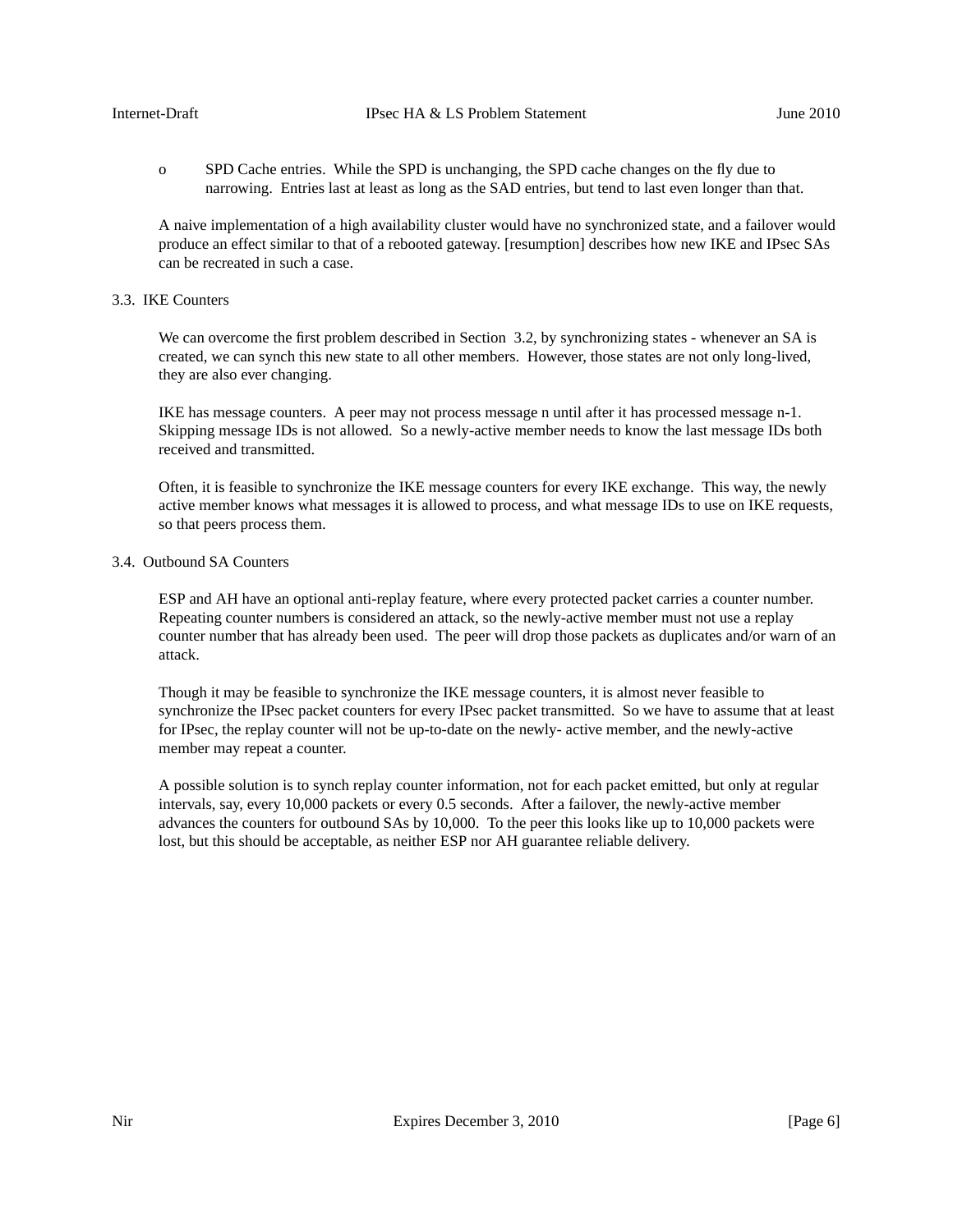# 3.5. Inbound SA Counters

An even tougher issue, is the synchronization of packet counters for inbound SAs. If a packet arrives at a newly-active member, there is no way to determine whether this packet is a replay or not. The periodic synch does not solve the problem at all, because suppose we synchronize every 10,000 packets, and the last synch before the failover had the counter at 170,000. It is probable, though not certain, that packet number 180,000 has not yet been processed, but if packet 175,000 arrives at the newly- active member, it has no way of determining whether or not that packet has or has not already been processed. The synchronization does prevent the processing of really old packets, such as those with counter number 165,000. Ignoring all counters below 180,000 won´t work either, because that´s up to 10,000 dropped packets, which may be very noticeable.

The easiest solution is to learn the replay counter from the incoming traffic. This is allowed by the standards, because replay counter verification is an optional feature. The case can even be made that it is relatively secure, because non-attack traffic will reset the counters to what they should be, so an attacker faces the dual challenge of a very narrow window for attack, and the need to time the attack to a failover event. Unless the attacker can actually cause the failover, this would be very difficult. It should be noted, though, that although this solution is acceptable as far as RFC 4301 goes, it is a matter of policy whether this is acceptable.

Another possible solution to the inbound SA problem is to rekey all child SAs following a failover. This may or may not be feasible depending on the implementation and the configuration.

#### 3.6. Missing Synch Messages

The synch channel is very likely not to be infallible. Before failover is detected, some synchronization messages may have been missed. For example, the active member may have created a new Child SA using message n. The new information (entry in the SAD and update to counters of the IKE SA) is sent on the synch channel. Still, with every possible technology, the update may be missed before the failover.

This is a bad situation, because the IKE SA is doomed. the newly- active member has two problems:

o It does not have the new IPsec SA pair. It will drop all incoming packets protected with such an SA. This could be fixed by sending some DELETEs and INVALID\_SPI notifications, if it wasn´t for the other problem...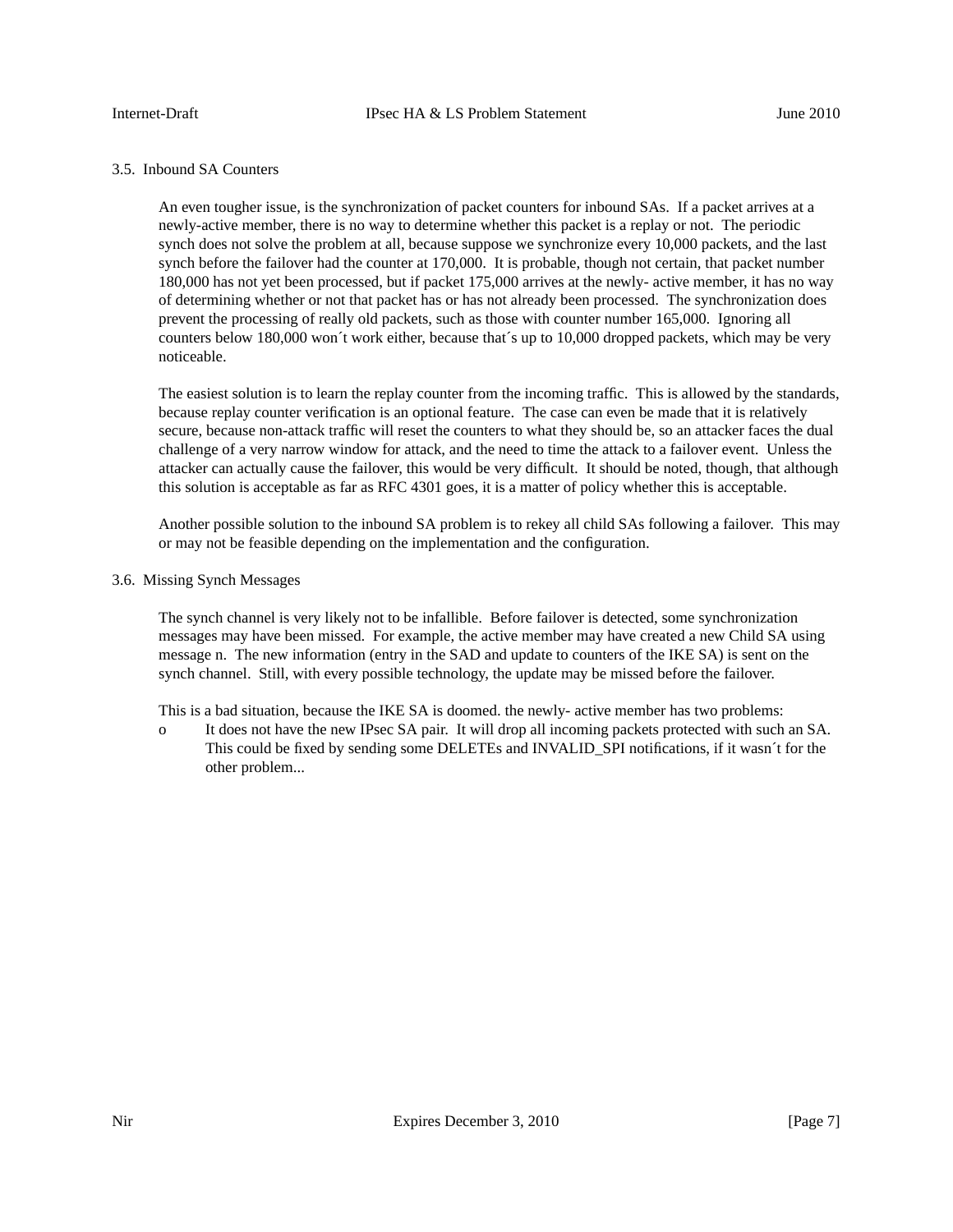o The counters for the IKE SA show that only request n-1 has been sent. The next request will get the message ID n, but that will be rejected by the peer. After a sufficient number of retransmissions and rejections, the whole IKE SA with all associated IPsec SAs will get dropped.

The above scenario may be rare enough that it is acceptable that on a configuration with thousands of IKE SAs, a few will need to be recreated from scratch or using session resumption techniques. However, detecting this may take a long time (several minutes) and this negates the goal of creating a high availability cluster in the first place.

3.7. Simultaneous use of IKE and IPsec SAs by Different Members

For load sharing clusters, all active members may need to use the same SAs, both IKE and IPsec. This is an even greater problem than in the case of HA, because consecutive packets may need to be sent by different members to the same peer gateway.

The solution to the IKE SA issue is up to the application. It´s possible to create some locking mechanism over the synch channel, or else have one member "own" the IKE SA and manage the child SAs for all other members. For IPsec, solutions fall into two broad categories.

The first is the "sticky" category, where all communications with a single peer, or all communications involving a certain SPD cache entry go through a single peer. In this case, all packets that match any particular SA go through the same member, so no synchronization of the replay counter needs to be done. Inbound processing is a "sticky" issue, because the packets have to be processed by the correct member based on peer and SPI. Another issue is that commodity load balancers will not be able to match the SPIs of the encrypted side to the clear traffic, and so the wrong member may get the the other half of the flow.

The other way, is to duplicate the child SAs, and have a pair of IPsec SAs for each active member. Different packets for the same peer go through different members, and get protected using different SAs with the same selectors and matching the same entries in the SPD cache. This has some shortcomings:

o It requires multiple parallel SAs, which the peer has no use for. Section 2.8 or [RFC4306] specifically allows this, but some implementation might have a policy against long term maintenance of redundant SAs.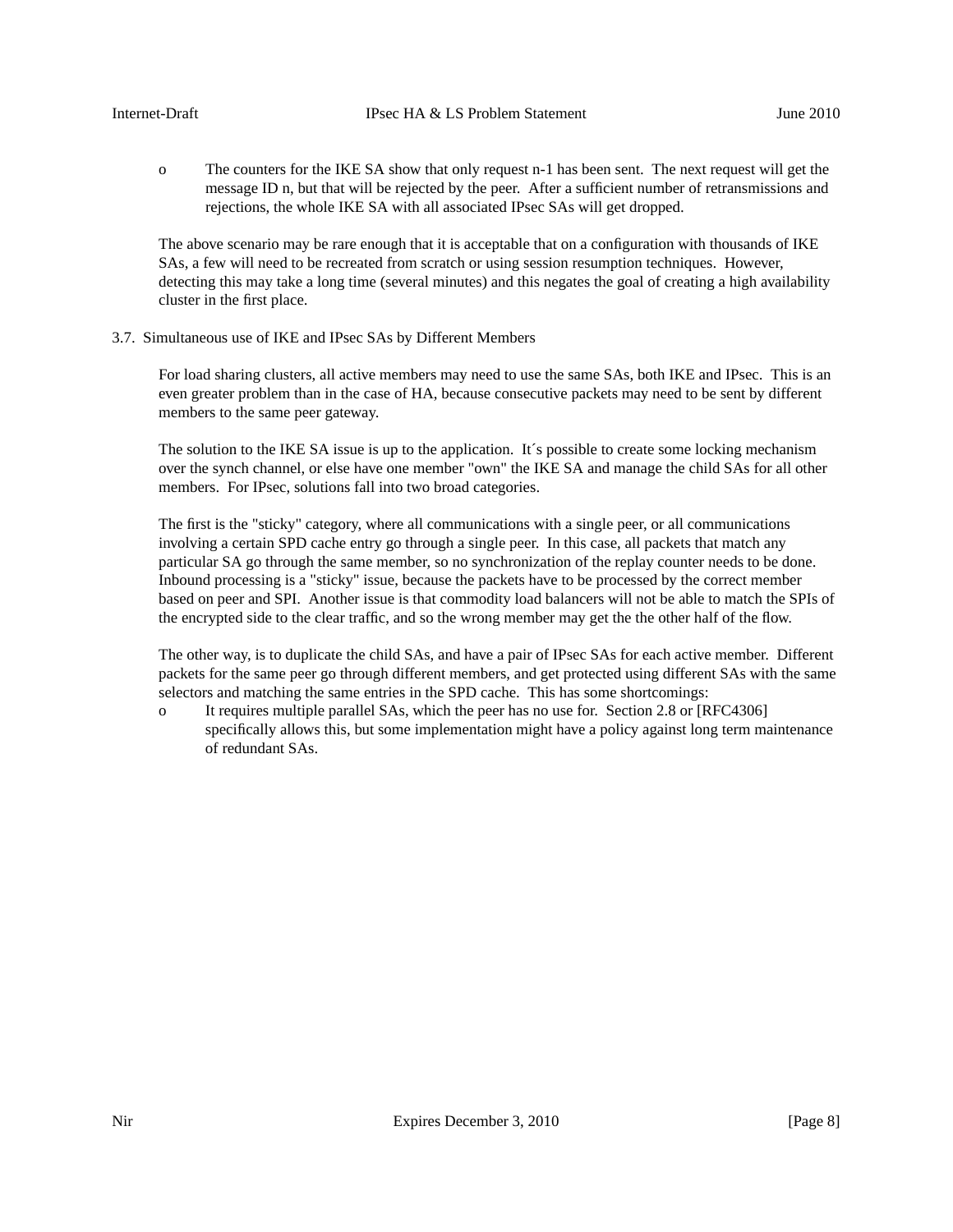- o Different packets that belong to the same flow may be protected by different SAs, which may seem "weird" to the peer gateway, especially if it is integrated with some deep inspection middleware such as a firewall. It is not known whether this will cause problems with current gateways. It is also impossible to mandate against this, because the definition of "flow" varies from one implementation to another.
- o Reply packets may arrive with an IPsec SA that is not "matched" to the one used for the outgoing packets. Also, they might arrive at a different member. This problem is beyond the scope of this document and should be solved by the application, perhaps by forwarding misdirected packets to the correct gateway for deep inspection.
- 3.7.1. Outbound SAs using counter modes

For SAs involving counter mode ciphers such as [CTR] or [GCM] there is yet another complication. The initial vector for such modes must never be repeated, and senders use methods such as counters or LFSRs to ensure this. An SA shared between more than one active member, or even failing over from one member to another need to make sure that they do not generate the same initial vector. See [COUNTER\_MODES] for a discussion of this problem in another context.

3.8. Different IP addresses for IKE and IPsec

In many implementations there are separate IP addresses for the cluster, and for each member. While the packets protected by tunnel mode child SAs are encapsulated in IP headers with the cluster IP address, the IKE packets originate from a specific member, and carry that member´s IP address. For the peer, this looks weird, as the usual thing is for the IPsec packets to come from the same IP address as the IKE packets.

One obvious solution, is to use some fancy capability of the IKE host to change things so that IKE packets also come out of the cluster IP address. This can be achieved through NAT or through assigning multiple addresses to interfaces. This is not, however, possible for all implementations.

[ARORA] discusses this problem in greater depth, and proposes another solution, that does involve protocol changes.

3.9. Allocation of SPIs

The SPI associated with each child SA, and with each IKE SA, MUST be unique relative to the peer of the SA. Thus, in the context of a cluster, each cluster member MUST generate SPIs in a fashion that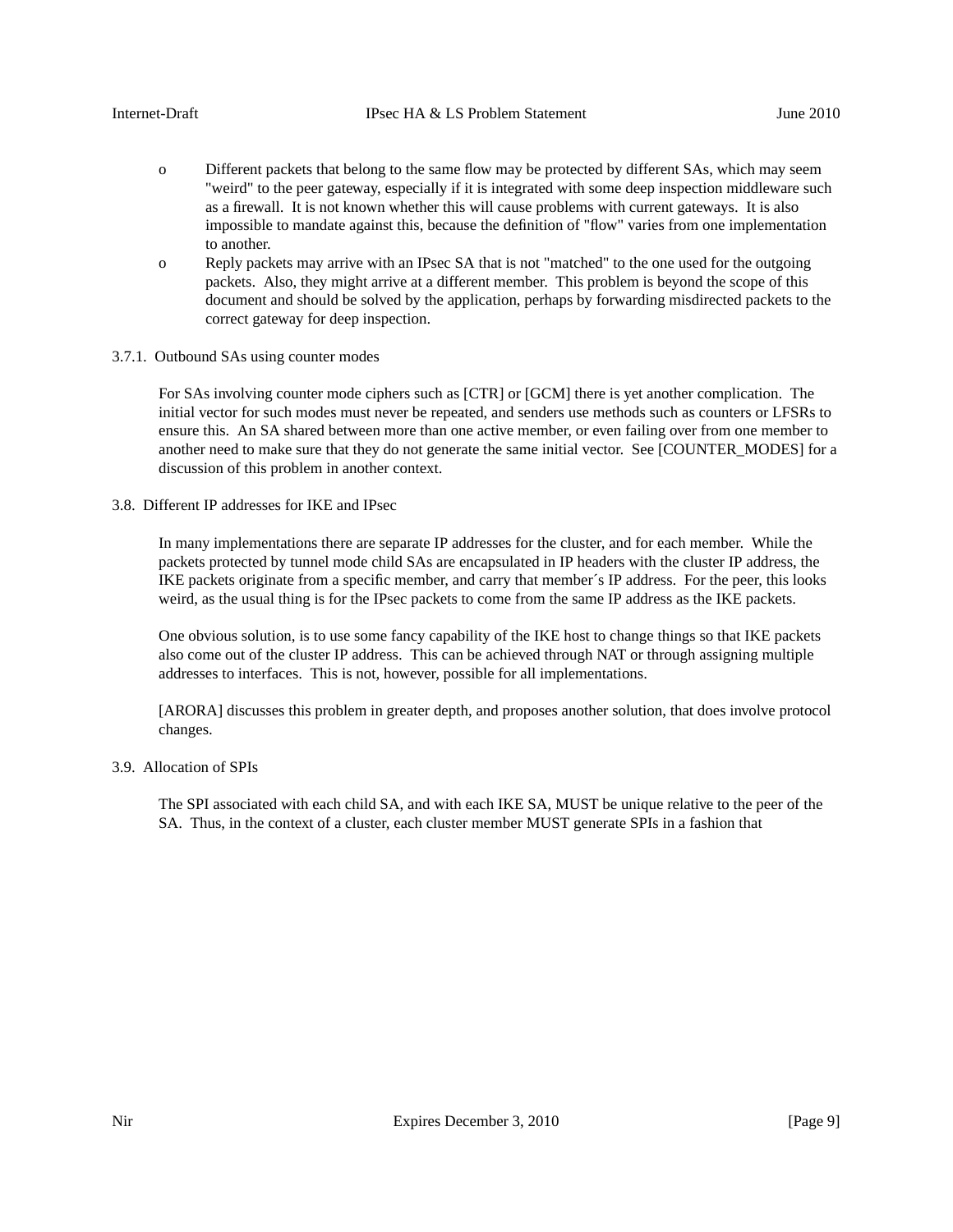avoids collisions (with other cluster members) for these SPI values. The means by which cluster members achieve this requirement is a local matter, outside the scope of this document.

4. Security Considerations

Implementations running on clusters MUST be as secure as implementations running on single gateways. In other words, no extension or interpretation used to allow operation in a cluster may facilitate attacks that are not possible for single gateways.

Moreover, thought must be given to the synching requirements of any protocol extension, to make sure that it does not create an opportunity for denial of service attacks on the cluster.

As mentioned in Section 3.5, allowing an inbound child SA to fail over to another member has the effect of disabling replay counter protection for a short time. Though the threat is arguably low, it is a policy decision whether this is acceptable.

# 5. IANA Considerations

This document has no actions for IANA.

6. Acknowledgements

This document is the collective work, and includes contribution from many people who participate in the IPsecME working group.

The editor would particularly like to acknowledge the extensive contribution of the following people (in alphabetical order): Jitender Arora, Jean-Michel Combes, Dan Harkins, Steve Kent, Tero Kivinen, Yaron Sheffer, Melinda Shore, and Rodney Van Meter.

7. Change Log

# NOTE TO RFC EDITOR: REMOVE THIS SECTION BEFORE PUBLICATION

Version 00 was identical to draft-nir-ipsecme-ipsecha-ps-00, re-spun as an WG document.

Version 01 included closing issues 177, 178 and 180, with updates to terminology, and added discussion of inbound SAs and the CTR issue.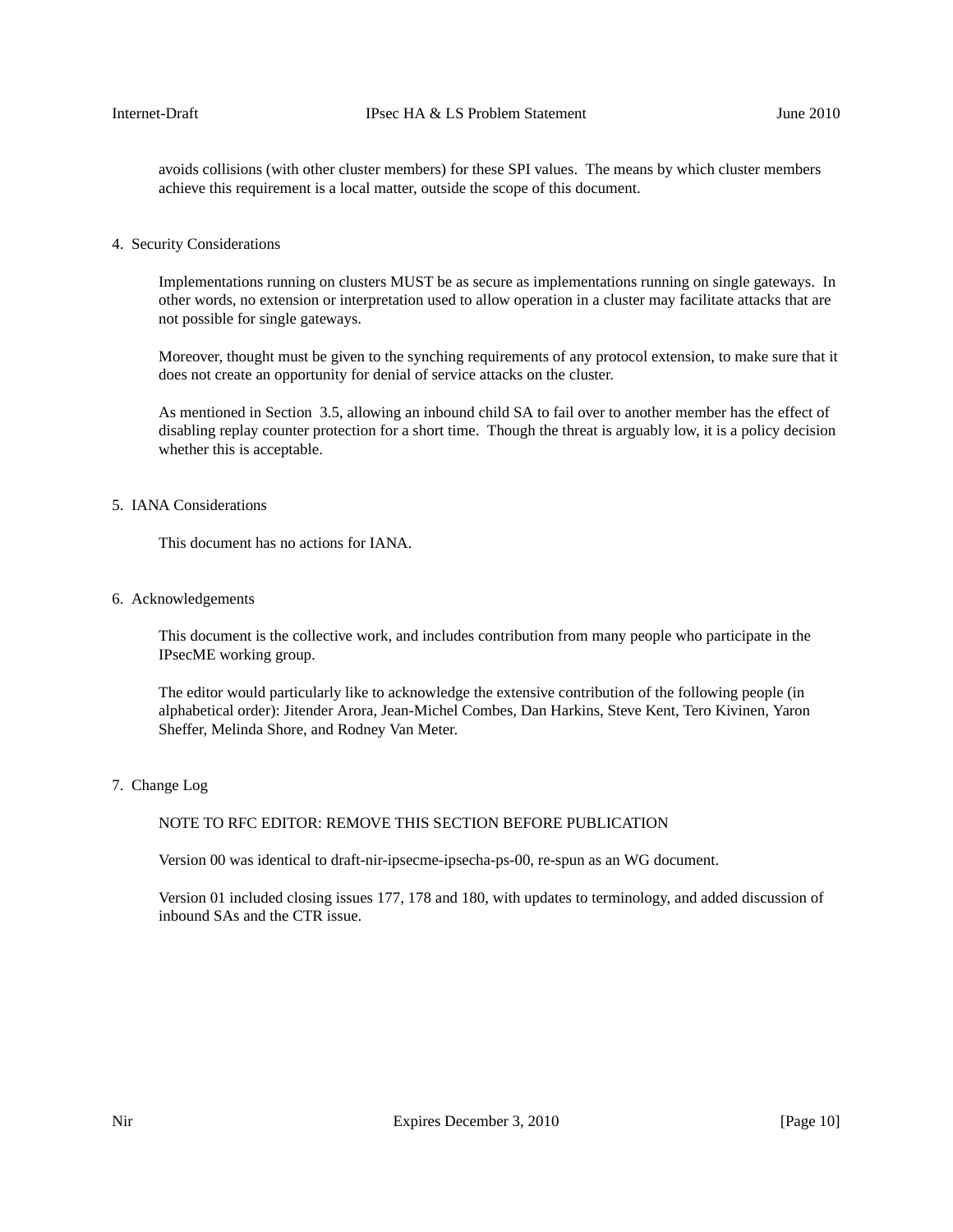Version 02 includes comments by Yaron Sheffer and the acknowledgement section.

Version 03 fixes some ID-nits, and adds the problem presented by Jitender Arora in [ARORA].

Version 04 fixes a spelling mistake, moves the scope discussion to a subsection of its own (Section 3.1), and adds a short discussion of the duplicate SPI problem, presented by Jean-Michel Combes.

# 8. Informative References

|                 | [ARORA] Arora, J. and P. Kumar, "Alternate Tunnel Addresses for IKEv2",<br>draft-arora-ipsecme-ikev2-alt-tunnel-addresses (work in progress), April 2010.                                                                        |
|-----------------|----------------------------------------------------------------------------------------------------------------------------------------------------------------------------------------------------------------------------------|
| [COUNTER_MODES] | McGrew, D. and B. Weis, "Using Counter Modes with Encapsulating Security<br>Payload (ESP) and Authentication Header (AH) to Protect Group Traffic",<br>draft-ietf-msec-ipsec-group-counter-modes (work in progress), March 2010. |
| [CTR]           | Housley, R., "Using Advanced Encryption Standard (AES) Counter Mode", RFC 3686,<br>January 2009.                                                                                                                                 |
| [GCM]           | Viega, J. and D. McGrew, "The Use of Galois/Counter Mode (GCM) in IPsec Encapsulating<br>Security Payload (ESP)", RFC 4106, June 2005.                                                                                           |
| [IKEv2bis]      | Kaufman, C., Hoffman, P., Nir, Y., and P. Eronen, "Internet Key Exchange<br>Protocol: IKEv2", draft-ietf-ipsecme-ikev2bis (work in progress), May 2010.                                                                          |
| [REDIRECT]      | Devarapalli, V. and K. Weniger, "Redirect Mechanism for IKEv2", RFC 5685,<br>November 2009.                                                                                                                                      |
|                 | [RFC2119] Bradner, S., "Key words for use in RFCs to Indicate Requirement Levels", BCP 14, RFC 2119,<br>March 1997.                                                                                                              |
|                 | [RFC4301] Kent, S. and K. Seo, "Security Architecture for the Internet Protocol", RFC 4301,<br>December 2005.                                                                                                                    |
|                 | [RFC4306] Kaufman, C., "Internet Key Exchange (IKEv2) Protocol", RFC 4306, December 2005.                                                                                                                                        |